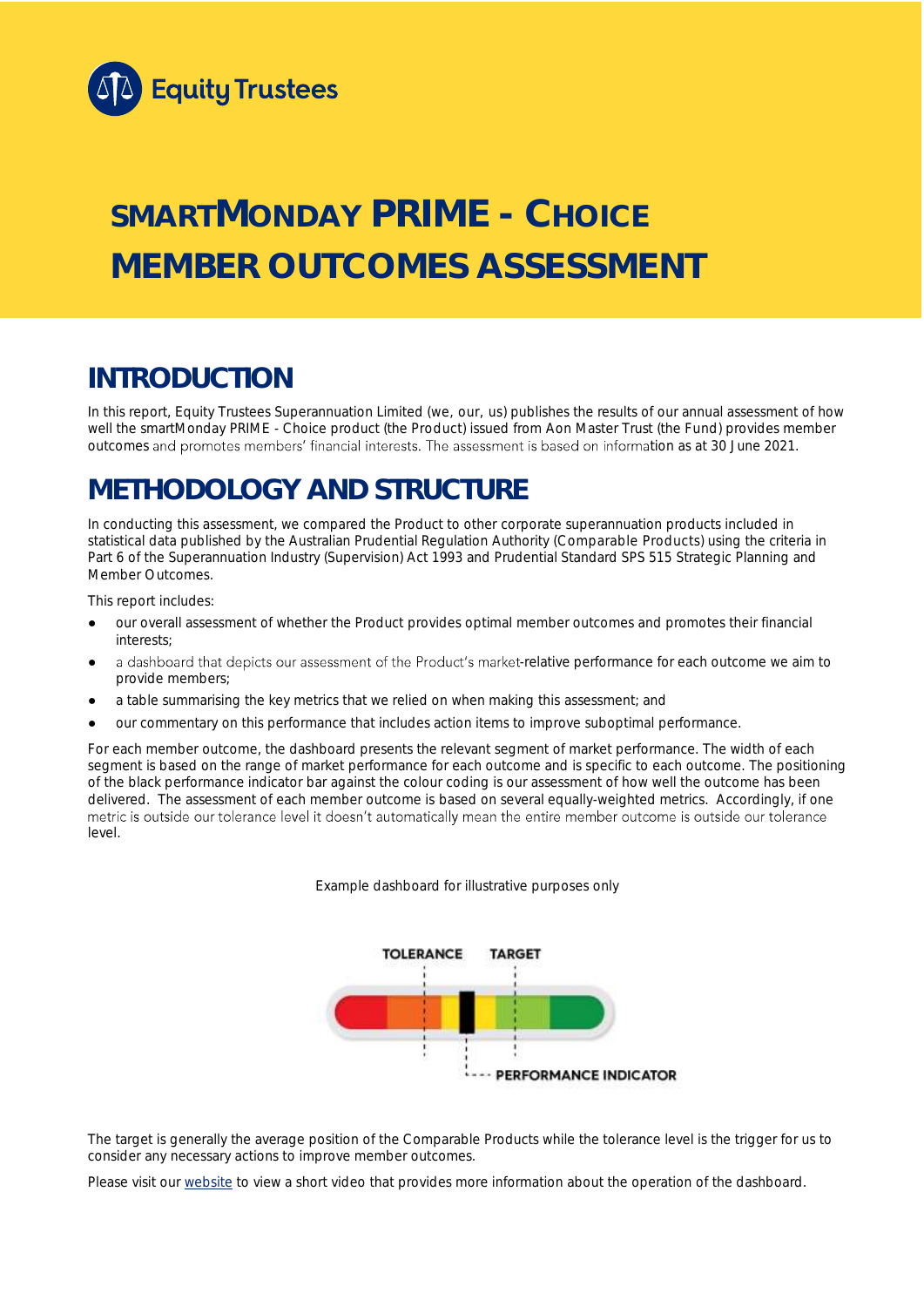## **OVERALL ASSESSMENT**

Having carefully considered the comparisons of the Product with Comparable Products set out in this report, including the dashboards, metrics, commentary and other relevant information available to us at the time of writing, we have concluded that as a result of the following factors the Product is promoting members' financial interests:

- 1. the fees and costs that affect the return to members are appropriate having regard to their financial interests;
- 2. the net returns for the Product (i.e. returns after deducting all fees, costs and taxes) are consistent with market rates;
- 3. the level of investment risk for the Product is acceptable in relation to the net returns generated;
- 4. the investment strategy for the Product is appropriate;
- 5. the options, benefits and facilities offered in the Product are appropriate for members;
- 6. the insurance premium charged for the Product does not inappropriately erode members' account balances;
- 7. the insurance strategy for the Product is appropriate; and
- 8. the scale of the Product and the Fund does not disadvantage members.

## **DASHBOARD**

### **STRATEGIC CONTEXT**

Working together with the Fund's Promoter, smartMonday, our purpose is to support members to meet their financial goals and grow their superannuation savings through smart, easy to understand actions which contribute to the long-term growth of their savings.

To support this purpose, our goals for the Fund are to deliver long-term sustainable investment returns and fee structures, grow the fund organically and strategically, rationalise and simplify the operational structure, maintain strong governance, improve member engagement, and develop and offer innovative and needs-based solutions to improve member outcomes.

The Product is a choice accumulation product.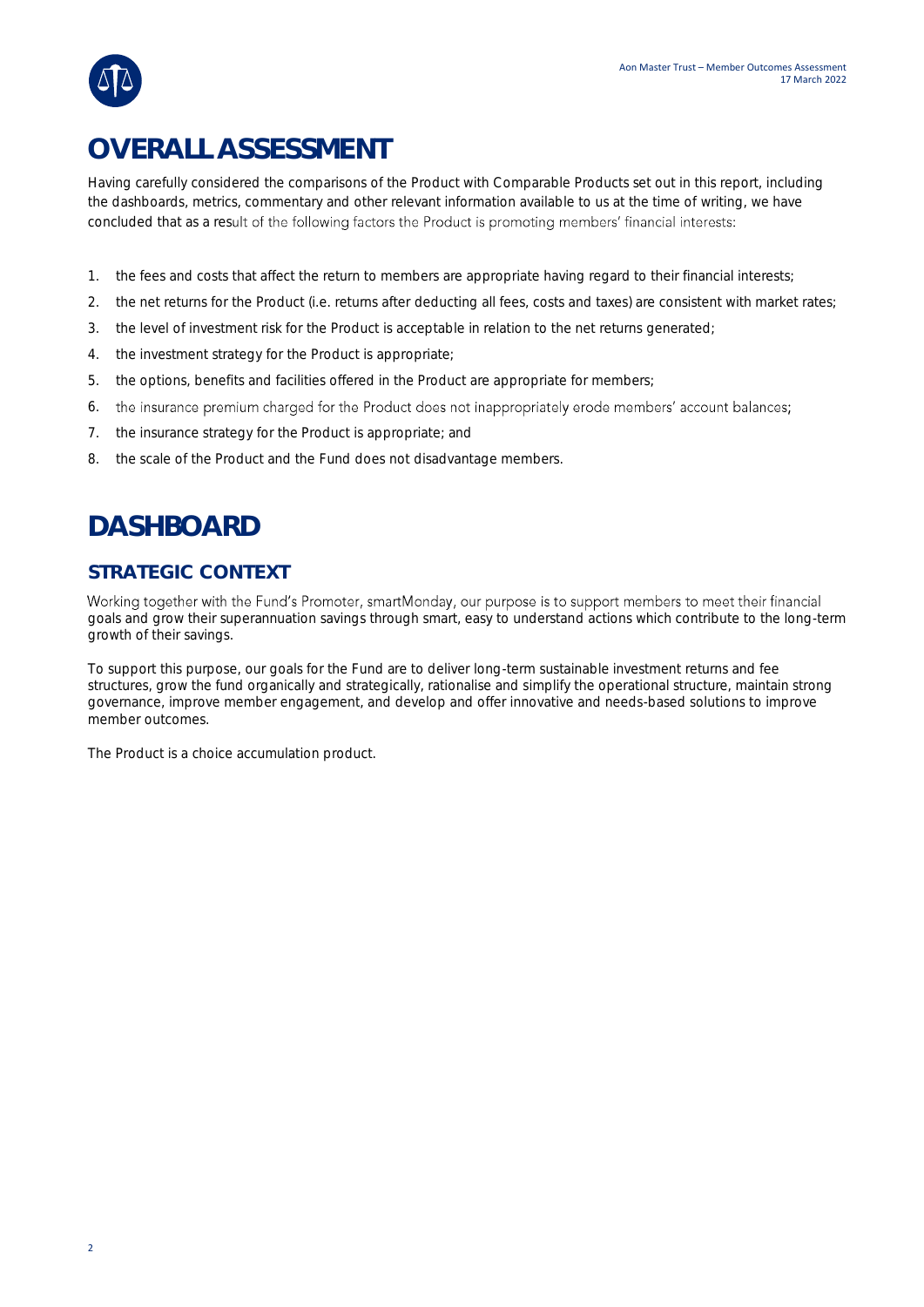

## **INVESTMENT RISK AND RETURN**



Outcomes Investment risk and return for a \$50,000 account balance in the Product<sup>1.0</sup> is consistent with market indexes.

| The Product's<br>performance relative to<br>Comparable Products | Investment Risk and Return |                                                                                                                                                                                                                                                                                                                                                                                                                                                                                                                                                                                                                                                                                                                                                                                                                                          |        |           |        |  |  |
|-----------------------------------------------------------------|----------------------------|------------------------------------------------------------------------------------------------------------------------------------------------------------------------------------------------------------------------------------------------------------------------------------------------------------------------------------------------------------------------------------------------------------------------------------------------------------------------------------------------------------------------------------------------------------------------------------------------------------------------------------------------------------------------------------------------------------------------------------------------------------------------------------------------------------------------------------------|--------|-----------|--------|--|--|
|                                                                 |                            | Tolerance                                                                                                                                                                                                                                                                                                                                                                                                                                                                                                                                                                                                                                                                                                                                                                                                                                | Target |           |        |  |  |
| <b>Metrics</b>                                                  | Ref                        | Metric Label                                                                                                                                                                                                                                                                                                                                                                                                                                                                                                                                                                                                                                                                                                                                                                                                                             | Value  | Tolerance | Target |  |  |
|                                                                 | 1:1                        | 1-year actual net return                                                                                                                                                                                                                                                                                                                                                                                                                                                                                                                                                                                                                                                                                                                                                                                                                 | 19.12% | 15.78%    | 19.01% |  |  |
|                                                                 | 1,2                        | 3-year actual net return                                                                                                                                                                                                                                                                                                                                                                                                                                                                                                                                                                                                                                                                                                                                                                                                                 | 7.25%  | 7.13%     | 8.21%  |  |  |
|                                                                 | 1.3.                       | 5-year actual net return                                                                                                                                                                                                                                                                                                                                                                                                                                                                                                                                                                                                                                                                                                                                                                                                                 | 7.89%  | 7.72%     | 8.92%  |  |  |
|                                                                 | 1.4                        | 10-year actual net return                                                                                                                                                                                                                                                                                                                                                                                                                                                                                                                                                                                                                                                                                                                                                                                                                | 7.81%  | 7.35%     | 8.19%  |  |  |
|                                                                 | 1.5                        | Negative annual net returns over last 10 years                                                                                                                                                                                                                                                                                                                                                                                                                                                                                                                                                                                                                                                                                                                                                                                           | 1.90   | 2.00      | 1.00   |  |  |
|                                                                 |                            | 1.0 Investment returns and associated targets and tolerance levels are weighted averages for the Product.<br>The weighted averages are based on the performance, asset allocation and funds under management of the<br>investment options available in the Product. The table in Appendix 1 provides more information.<br>1.1 – 1.4 The Product's fee structure leads to different net returns for different account balances. The table<br>in Appendix 2 provides more information.<br>1.5 Negative annual returns and associated targets and tolerance levels are weighted averages for the<br>Product. The weighted averages are based on the performance, Standard Risk Measure and funds under<br>management of the investment options available in the Product. Portions of years have been rounded up or<br>down to a whole year. |        |           |        |  |  |

#### Commentary

The performance indicator measures the average investment risk and return of all investment options in the Product over one, three, five and 10-year periods and is based on an equal weighting of all the metrics in the above table.

Appendix 1 displays the returns for each investment option available in the Product and its weighted average returns over these periods.

The investment options in this Product include smartMonday MySuper. A separate report has been prepared for smartMonday MySuper, which members should read if they want more information about this investment.

This commentary focuses on the three-year weighted average return to 30 June 2021, and the weighted average number of negative annual returns for the 10 years to this date. When reading this commentary, it's important to bear in mind that past performance is not a reliable indicator of future performance.

Over the three years to 30 June 2021 the Product's weighted average investment return does not meet our target and is within our tolerance level. No remedial action is required as a result of this assessment.

The investment options have undergone significant changes over the last few years with a view to improving performance. These include changes to asset allocation, the introduction of new asset classes and the removal and appointment of a range of managers.

Over the 10 years to 30 June 2021 the weighted average number of negative returns for the Product does not meet our target and is within our tolerance level. No remedial action is required as a result of this assessment.

Therefore, we consider the:

- investment strategy for the Product is appropriate because the weighted average returns are within our tolerance level; and
- investment risk is acceptable in relation to the net returns generated because the weighted average number of negative returns is within our tolerance level.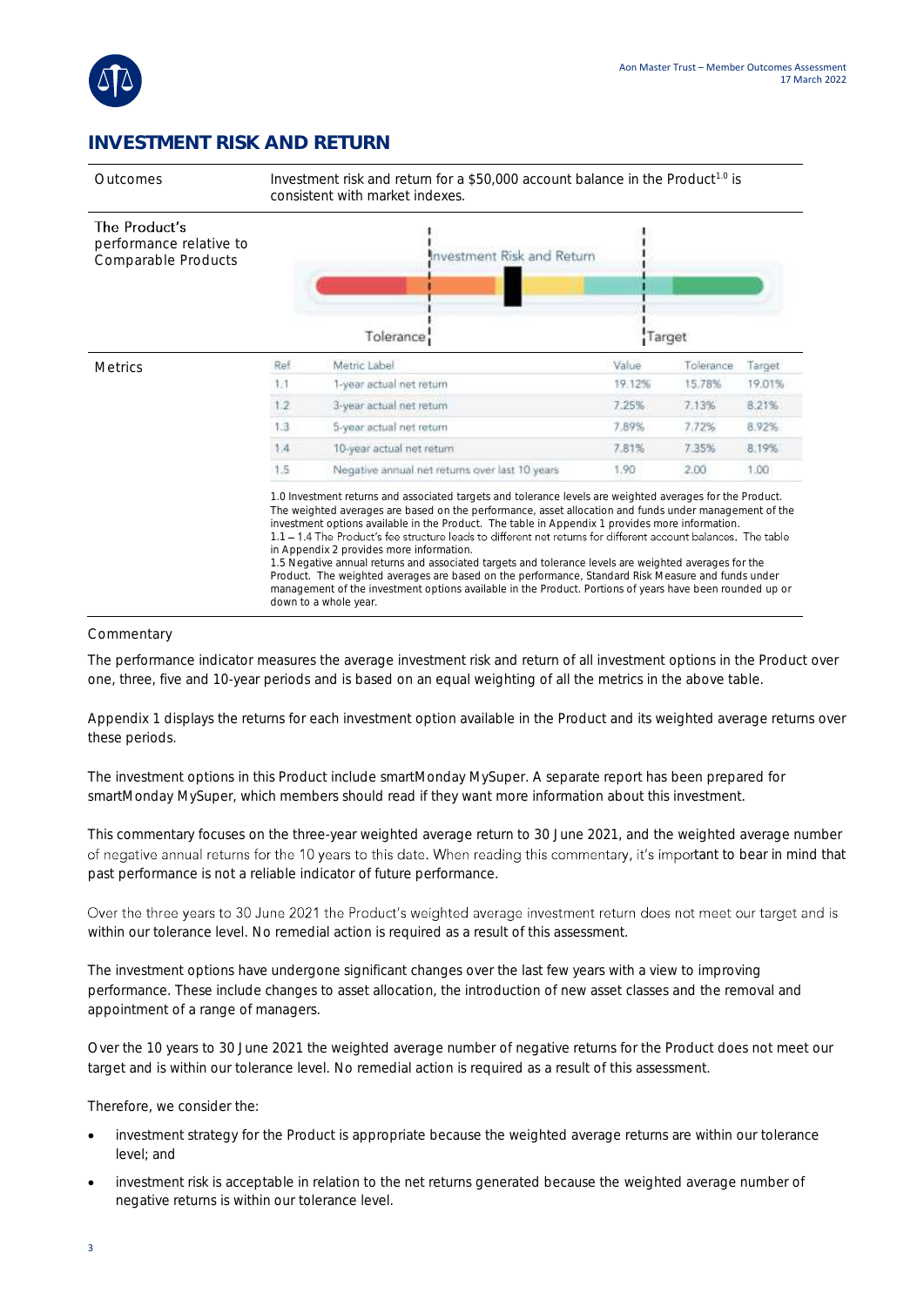

## **FEES AND COSTS**



#### Commentary

This table lists the Product's administration and investment fees. Other fees may be payable which are set out in the Product's disclosure documents.

The performance indicator measures administration and investment fees together against Comparable Products.

The performance indicator, which does not meet our target and is within our tolerance level is based on an equal weighting of each metric in the above table.

As a result, we are comfortable that fees and costs are consistent with market rates and therefore are appropriate having regard to members' financial interests.

### **INSURANCE CLAIM MANAGEMENT**



#### **Commentary**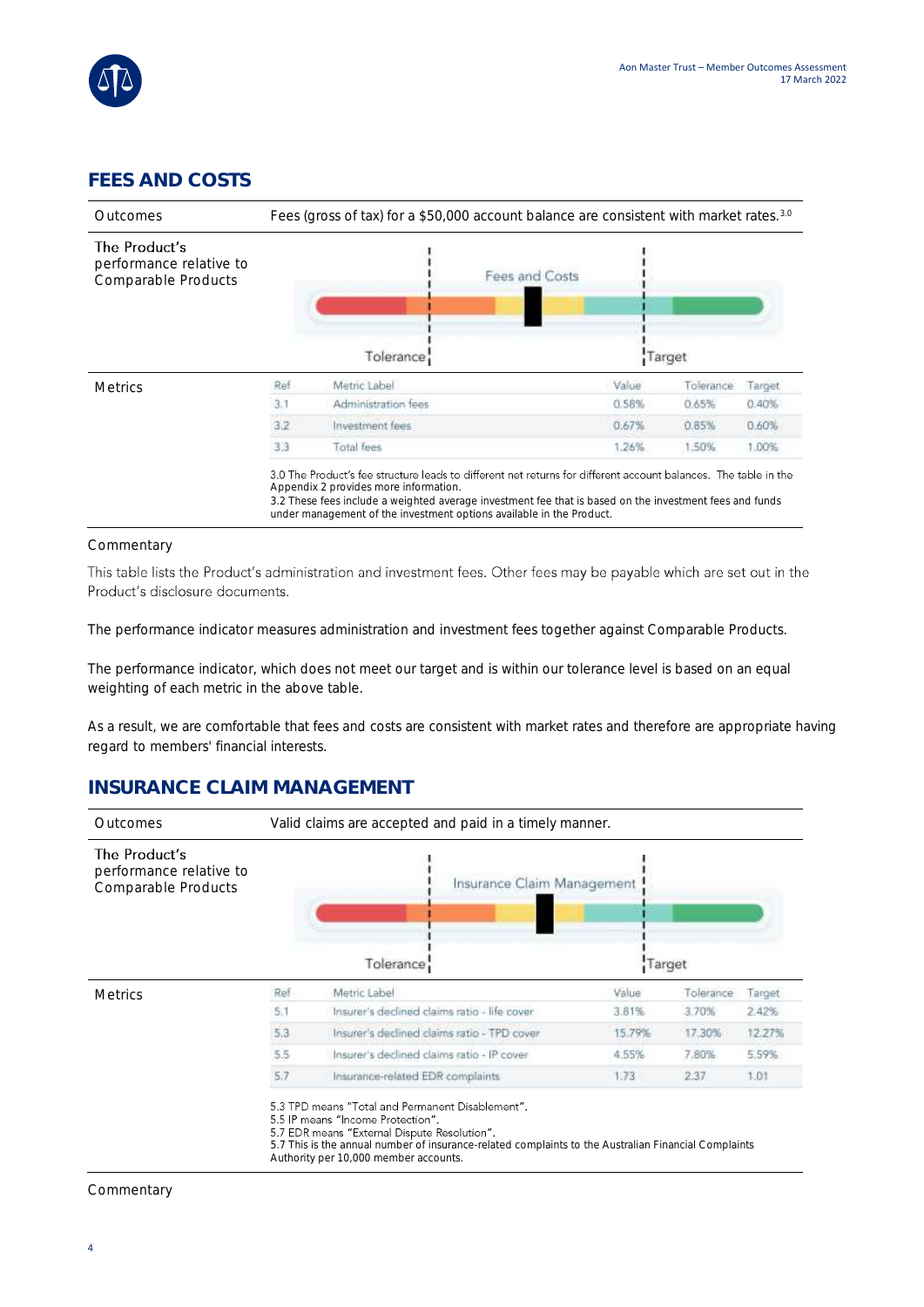

The performance indicator measures the acceptance of insurance claims and the quality of the claims process against Comparable Products.

The performance indicator, which does not meet our target and is within our tolerance level is based on equal weighting of all the metrics in the above table.

The insured benefits in this Product are supported by group and retail life insurance policies from AIA Australia Limited, TAL Life Limited, OnePath Life Limited, Hannover Life Re of Australasia Ltd, and AMP Life Limited (for Life and TPD cover only). For this suite of policies, in the year ended 30 June 2021 the Fund's insurers:

- paid 101 death benefit claims and declined 4 death benefit claims;
- paid 128 TPD benefit claim and declined 24 TPD benefit claims; and
- paid 42 IP claims and declined 2 IP claims.

We review all declined insurance claims to make sure the insurer has acted fairly and reasonably, and consistently with the relevant policy terms and conditions. Based on these reviews, we are comfortable that the denied claims have been considered appropriately.

The number of insurance-related complaints that have been made to the Australian Financial Complaints Authority does not meet our target and is within our tolerance level. No remedial action is required as a result of this assessment.

As a result, we are comfortable that valid claims are accepted and paid in a timely manner.

Depending on which Division of the Fund a member joins, they may be offered automatic insurance cover and/or voluntary insurance cover. We ensure that the cost of automatic insurance cover remains reasonable by reducing the amount of cover as members get older. We believe that the appropriate level of insurance cover is a balance between the amount of cover required (based on the maintenance of the member's, and their dependants', standard of living in the event of a claim) and the affordability of that cover for the member.

Members have the opportunity to seek personal financial advice if required, select their own level of insurance cover and cancel their cover if no longer required. Therefore:

- the insurance premiums charged for the Product do not inappropriately erode members' account balances; and
- the insurance strategy for the Product is appropriate.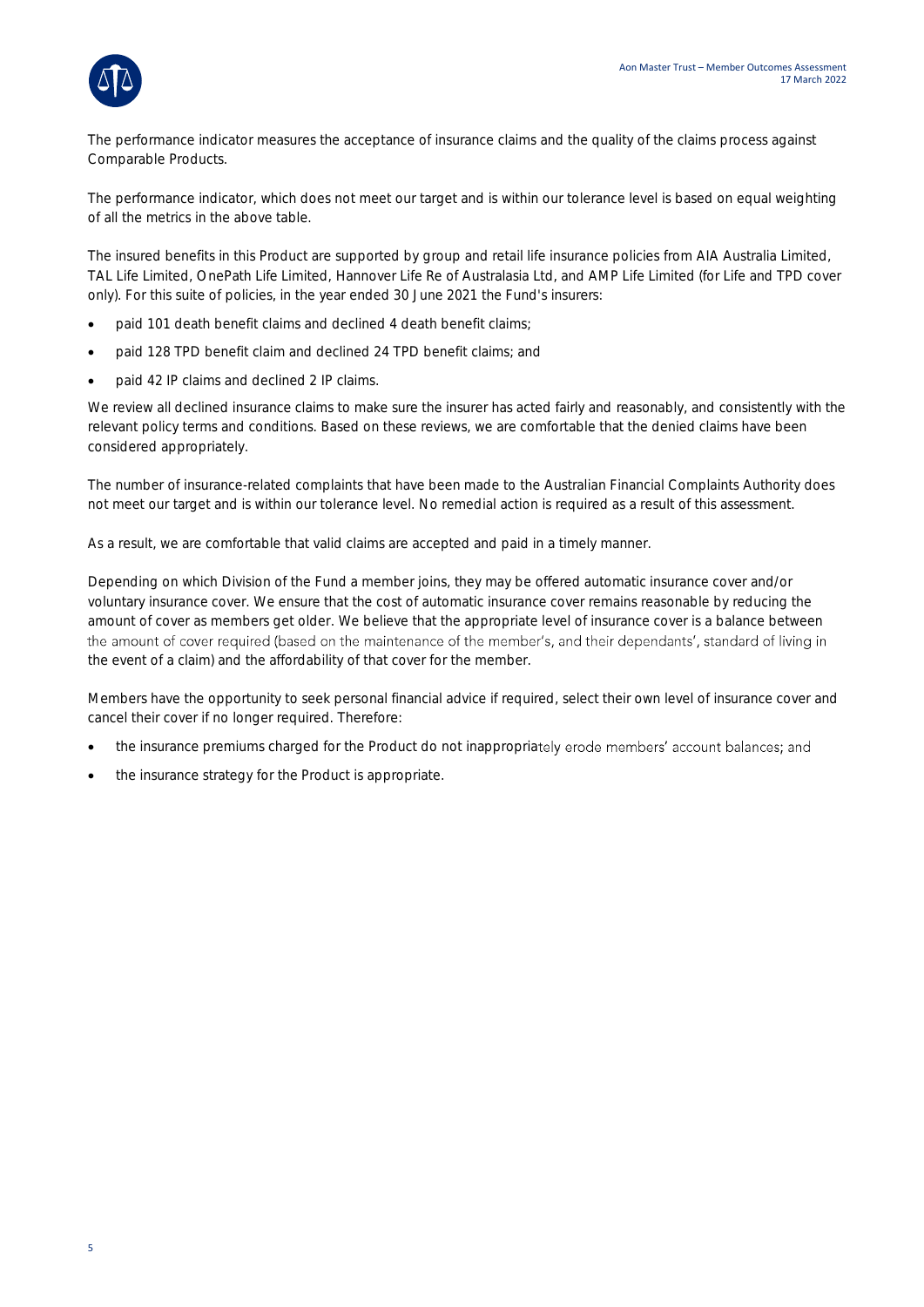

### **MEMBER SERVICES**



#### Commentary

The performance indicator measures the delivery of administration services against our service levels.

The performance indicator, which meets our target is based on an equal weighting of the above metrics.

Service level achievement (99.97%) meets our target. No remedial action is required as a result of this assessment.

The number of complaints about administration services that have been made to the Australian Financial Complaints Authority meets our target. No remedial action is required as a result of this assessment.

As a result, we are comfortable that administration services satisfy member expectations because of the high rate of service level achievement and the number of administration related complaints is within tolerance level. Therefore, we consider the options, benefits and facilities offered in the Product are appropriate for members.

### **SUSTAINABILITY**



#### Commentary

The performance indicator measures the Fund's sustainability and likelihood of delivering optimal outcomes in the foreseeable future against other funds.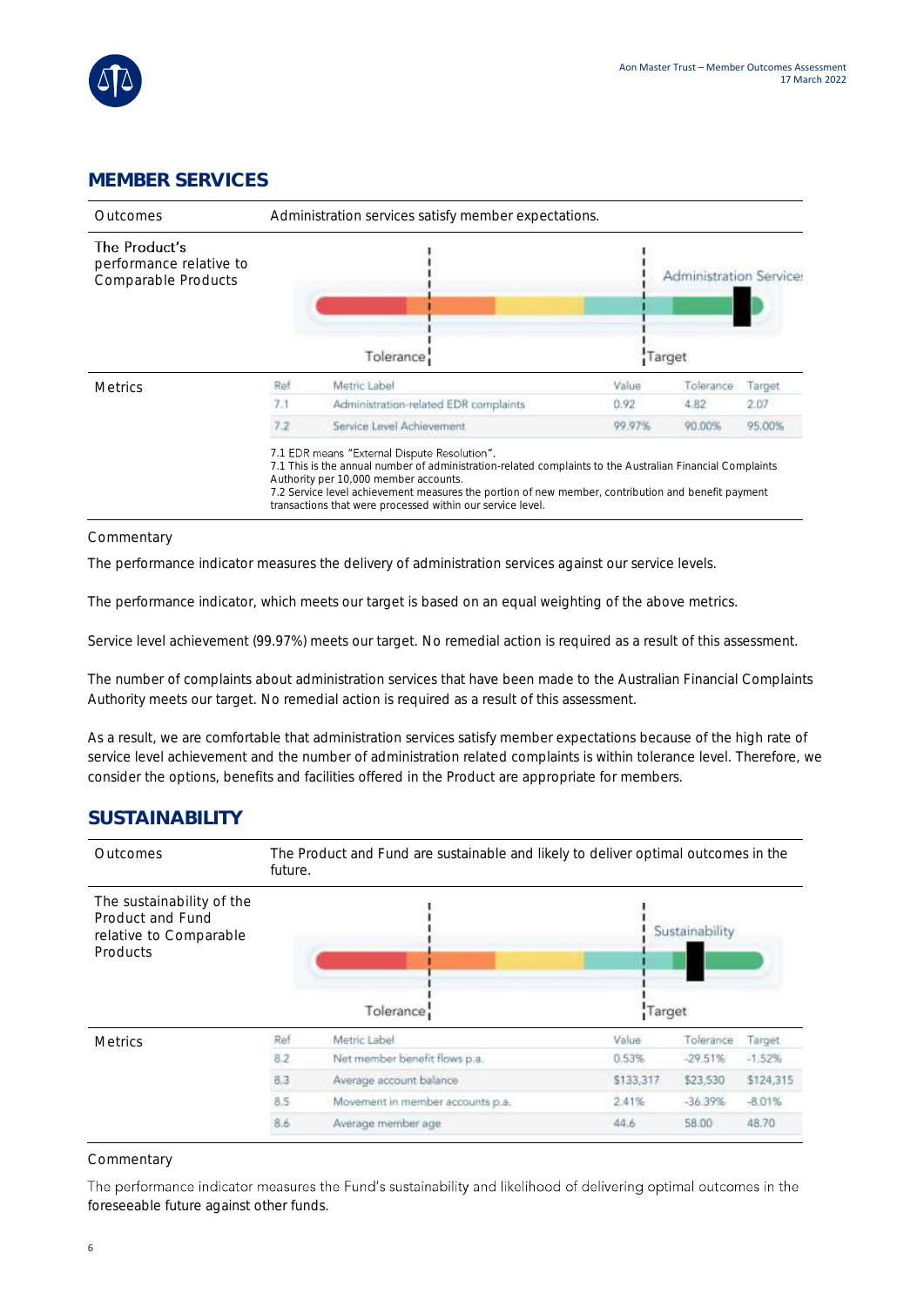

The performance indicator, which meets our target is based on an equal weighting of the above metrics.

Therefore, we are comfortable that the scale of the Product and the Fund does not disadvantage members.

### **LIQUIDITY**



#### Commentary

The performance indicator measures the Fund's ability to meet benefit and rollover requests in a timely manner.

The performance indicator does not meet our target and is within our tolerance level. No remedial action is required as a result of this assessment.

We regularly monitor whether the investments and insurance policies would be able to meet cash requirements in extreme situations. Based on our analysis, we consider that benefits are supported by liquid investments and an insurer with a strong capacity to meet its financial commitments.

As a result, we are comfortable that the level of liquidity risk for the Product is acceptable.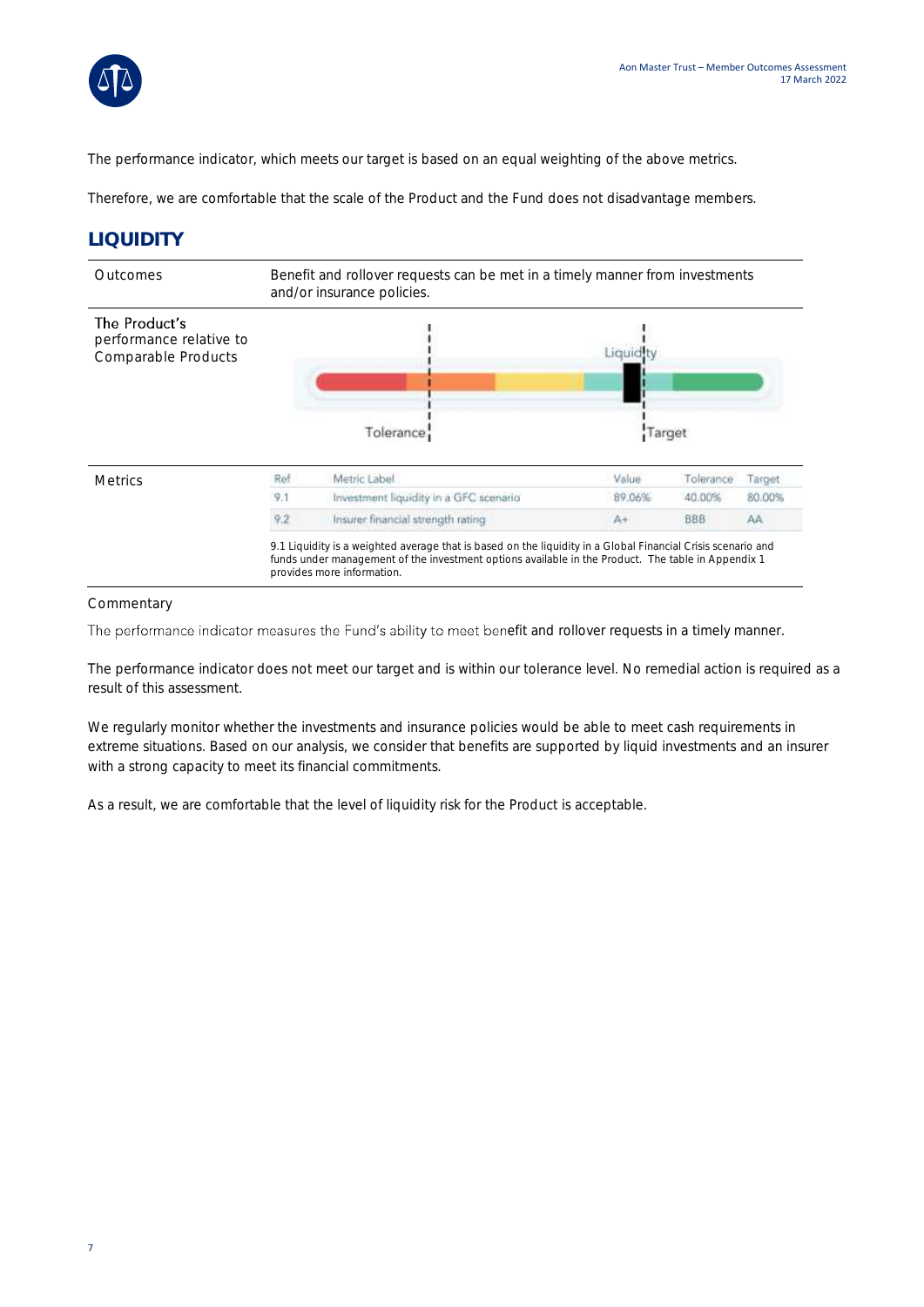

## **APPENDIX 1 INVESTMENT OPTION INFORMATION**

|                                                                                                      |                 |                     |                       |                | myeannent waturns the bay |                         |  |
|------------------------------------------------------------------------------------------------------|-----------------|---------------------|-----------------------|----------------|---------------------------|-------------------------|--|
| Name                                                                                                 | Growth<br>Ratio | Size (\$M)          | 1-Year                |                | 3 Years 5 Years 10 Years  |                         |  |
| smartMonday Attemative - Diversifed                                                                  | 50%             | 51.2M               | 11.22%                | 3.52%          | 3.92%                     | 4.22%                   |  |
| amartMonday Aon MySoper Over 75                                                                      | 35%             | 50 OM               |                       |                |                           |                         |  |
| smartMonday Apri MySuper Under 35                                                                    | 09%             | S4.0M               | 21.88%<br>21.79%      | 9.35%<br>9.33% | 10.30%                    |                         |  |
| amartMonday Ace MySoper36<br>smartMonday Aon MySuper37                                               | 明海<br>98%       | \$1.2M<br>\$1.3M    | 21.57%                | 9:29%          |                           |                         |  |
| wnwrtMomday Aon MySuper3E                                                                            | 17%             | 51.5M               | 21.31%                | 9.22%          |                           |                         |  |
| smartMonday Agr. MySuper39                                                                           | 肺系              | SG:BM               | 21.01%                | 9.15%          |                           |                         |  |
| smartMonday Agn MySoper40                                                                            | 邮车              | 51.3M               | 20.75%                | 9.10%          |                           |                         |  |
| smartMonday Aon MySoper41                                                                            | 84%             | \$1.1M              | 20.47%                | 9.03%          |                           |                         |  |
| emartMonday Aon MySuper42                                                                            | 83%             | STITM               | 20.17%                | 日、9点%          |                           |                         |  |
| Ehrechfonday Ann MySuper43                                                                           | 胶生              | \$1.0M              | 19,90%                | 且用学院           | 9月3%                      |                         |  |
| smartMonday Agn MySoper44                                                                            | 日生              | S1 5M               | 19.58%                | 8.62%          | 9.61%                     |                         |  |
| smartMonday Aon MySuper45                                                                            | 80%             | 51.OM               | 19.27%                | 8.74%          | 9.38%                     |                         |  |
| unarthronday Apri MySoper46                                                                          | 29%             | \$2.8M              | 18.98%                | <b>自由7%</b>    | 9.16%                     |                         |  |
| emartMonday Aon MySuper47                                                                            | 刀匹瓦<br>77%      | MF.02               | 18.66%<br>18,34%      | 机压炉泵<br>0.52%  | 8.92%<br>8:70%            |                         |  |
| martMonday Acn MySoper48<br>smartfidanday Aan MySuper49                                              | 76%             | \$2,5M<br>\$1.9M    | 18.00%                | 1.44%          | 8.46%                     |                         |  |
| amartMonday Agri MySuper50                                                                           | 74%             | \$2.0M              | 17.64%                | 8:34%          | 8.22%                     |                         |  |
| smaithRonday Aon MySuperS1                                                                           | 23%             | 52.8M               | 17.28%                | 8.25%          | 7.99%                     |                         |  |
| emartMonday Aon MySuperS2                                                                            | 72%             | \$1,758             | 16.88%                | 0.15%          | 7,74%                     |                         |  |
| smartMonday Aan MySuperS3                                                                            | 70%             | \$2.0M              | 16,50%                | 1.05%          | 7.50%                     |                         |  |
| enartMonday Aon MySuper54                                                                            | 69%             | 50.9M               | 16.10%                | 7.95%          | 7.26%                     |                         |  |
| smartMonday Acin MySuper55                                                                           | 67%             | \$2.0M              | 15.65%                | 7.84%          | 7.01%                     |                         |  |
| amartMonday Aon MySuperS6                                                                            | 66%             | 52.8M               | 15.20%                | 7.72%          | 6.78%                     |                         |  |
| writeHonday Aon MySuperS7                                                                            | 64%             | \$2.0M              | 14.72%                | 7.59%          | 6:50%                     |                         |  |
| smartMonday Aon MySuperSB                                                                            | 帮助              | \$1.3M              | 14:20%                | 7.46%          | 6.24%                     |                         |  |
| smartMonday Agn MySoperS9                                                                            | 60%             | \$1.0M              | 13.65%                | 7.31%          | 5.97%                     |                         |  |
| smartMonday Aon MySuper60                                                                            | 58%             | \$2.6M              | 13.06%<br>12,44%      | 7:16%<br>6.99% | 5.69%<br>5.41%            |                         |  |
| smartMonday Aon MySoper&1<br>smartMonday Aon MySuper62                                               | 56%<br>53%      | \$2,6M<br>53.2M     | 11.78%                | 支出区%           | 5.12%                     |                         |  |
| smartfiforiday Aon MySuper63                                                                         | 50%             | \$0.9M              | 11.00%                | 6.60%          | 4.81%                     |                         |  |
| martMonday Aon MySuperbil                                                                            | 47%             | <b>SO-RM</b>        | 10.18%                | 4.37%          | 4,49%                     |                         |  |
| smartMonday Aon MySuper65                                                                            | 44%             | \$1.9M              | 9,38%                 | 6,14%          | 4.18%                     |                         |  |
| smartfilonday Aon MySuper66                                                                          | 43%             | \$2.2M              | 9.04%                 | 6.01%          | 3.92%                     |                         |  |
| emartMonday Aon MySuper67                                                                            | 归生              | 51.0M               | 8.78%                 | 5.94%          |                           |                         |  |
| smartManday Aan MySuperió®                                                                           | 唱写              | SO.OM               | 8.55%                 | 5.86%          |                           |                         |  |
| smirtMorrday Acm MySuper69                                                                           | 归生              | \$0.8M              | B.30%                 | 5.79%          |                           |                         |  |
| smartManday Aan MySuper7D                                                                            | 40%             | 50.1M               | 8.08%                 | 5.72%          |                           |                         |  |
| smartMonday Aon MySuper71                                                                            | 39%             | \$0.0M              | 7.83%                 | 5.65%          |                           |                         |  |
| smartMonday Aon MySoper72                                                                            | 38%             | \$0.2M              | 7.60%                 | 5.59%          |                           |                         |  |
| smartMonday Aon MySuper73                                                                            | 37%             | \$0.0M              |                       |                |                           |                         |  |
| smartMonday.Aon MySuper74<br>smartMonday Australian Shares Core                                      | 36%<br>100%     | \$0.0M<br>\$24.5M   | 26.54%                | 7.92%          | 9.62%                     | 8.14%                   |  |
| wrartMonday Australian Strates Todes                                                                 | 100%            | \$41.9M             | 26.41%                | 9,28%          | 10.07%                    | 7.99%                   |  |
| smartMonday Australian Shares - Diversified                                                          | 100%            | Ma.BS2              | 26.12%                | 7.46%          | 9.51%                     | 8.25%                   |  |
| smartMonday Australian Shares - Opportunities                                                        | 100%            | \$2.2M              | 25.32%                | 7.12%          | 9.62%                     | 8.52%                   |  |
| smartMonday Balanced Growth - Active                                                                 |                 | 70% \$463.3M        | 37.94%                | 6.91%          | 7.64%                     | 7,65%                   |  |
| smartMonday Balanced Growth - Index                                                                  |                 | 70% 5171.5M         | 17.43%                | 8.08%          | 8.04%                     | 8.10%                   |  |
| smartMonday Cash                                                                                     | 拙               | \$83.6M             | $-0.97%$              | 0.01%          | $0.20\%$                  | 0.91%                   |  |
| smartMonday Defensive Active                                                                         | 0.76            | \$24.3M             | 1,49%                 | 2,22%          | Lh7%                      | 2,80%                   |  |
| amartMonday Defensive Index.                                                                         | 656             | \$13.BM             | 3.16%                 | 2,31%          | 1,45%                     | 2.59%                   |  |
| smartMonday Flood Interest Australian                                                                | D%              | \$3.2M              |                       | 2,62%          | 1:72%                     | $3.12\%$                |  |
| smartMonday Fored Interest. International                                                            | 176.            | \$2.9M              | 0.22%                 | 2.32%          | 1.82%                     | 4.12%                   |  |
| smartMonday Fixed Interest - Australian Index                                                        | 0%              | 55.6M               | $+1.78%$              | 2.52%          | 1.62%                     | 3,12%                   |  |
| ersetMonday Fixed Interest - Diversified<br>emartMonday Fixed Interest - Interrutional Index (\$A H. | 得落<br>0%        | \$11.2M<br>\$2.9M   | $-0.12\%$<br>$-1.18%$ | 2.51%<br>2.52% | 1.79%<br>1,42%            | 3.68%<br>3:5256         |  |
| smartMonday Growth - Active                                                                          |                 | 85% \$209,8M        | 21.96%                | 7.62%          | 8.78%                     | 8,48%                   |  |
| smartWorday Growth -Index                                                                            |                 | <b>BS% \$109.6M</b> | 21.56%                | 9.09%          | 9:36%                     | 9.18%                   |  |
| amarth6onday High Growth - Active                                                                    |                 | 100% \$316.BM       | 25,75%                | 8.46%          | 4.86%                     | 9.23%                   |  |
| emartMonday High Growth - Index                                                                      |                 | 100% 5144.4M        | 26.40%                | 10.05%         | 10,63%                    | 9,99%                   |  |
| smartMonday.International.Shares: Core                                                               | 100%            | <b>S7.4M</b>        | 25.72%                | 10.82%         | 11.92%                    | 11.22%                  |  |
| smartMonday International Shares - Core ISA Hedged)                                                  | 100%            | \$3.3M              | 32.22%                | 932%           | 11:32%                    | 9,32%                   |  |
| unartMonday International Shares - Diversified                                                       | 100%            | \$20.5M             | 28.25%                | 10:67%         | 11,93%                    | 10.67%                  |  |
| smartMonday International Shares - Emerging                                                          | 100%            | MAEZ                | 27.22%                | 7.62%          | 9.92%                     | 6.62%                   |  |
| smartMonday International Shares - Index                                                             | 100%            | \$27.8M             | 26.71%                | 12.33%         | 12.60%                    | 12.54%                  |  |
| smartMonday International Shares - Index GA Hedged)                                                  | 100%            | \$10.7M             | 30.42%                | 11.32%         | 12.22%                    | 10.62%                  |  |
| smartMonday Moderate Active                                                                          |                 | 32% 5120.1M         | 7.54%                 | 3.79%          | 3:86%                     | 5.02%                   |  |
| smartMonday Moderate Index                                                                           | 32%             | \$36.8M             | <b>A.10%</b>          | 4.37%          | 3.78%                     | 5.13%                   |  |
| emartMonday Property - Australian Indian                                                             |                 |                     |                       |                |                           |                         |  |
|                                                                                                      | 100%            | 56.9M               | 28,69%                | 5.50%          | 4.03%                     |                         |  |
| smartMonday Property - Diversified<br>smartMonday Property - Global Listed (\$A Hedged)              | 100%<br>100%    | 511.0M<br>\$0.6M    | 28.63%<br>28.12%      | 5.08%<br>4,12% | 4.32%<br>4,22%            | 9.26%<br>8.08%<br>6:52% |  |